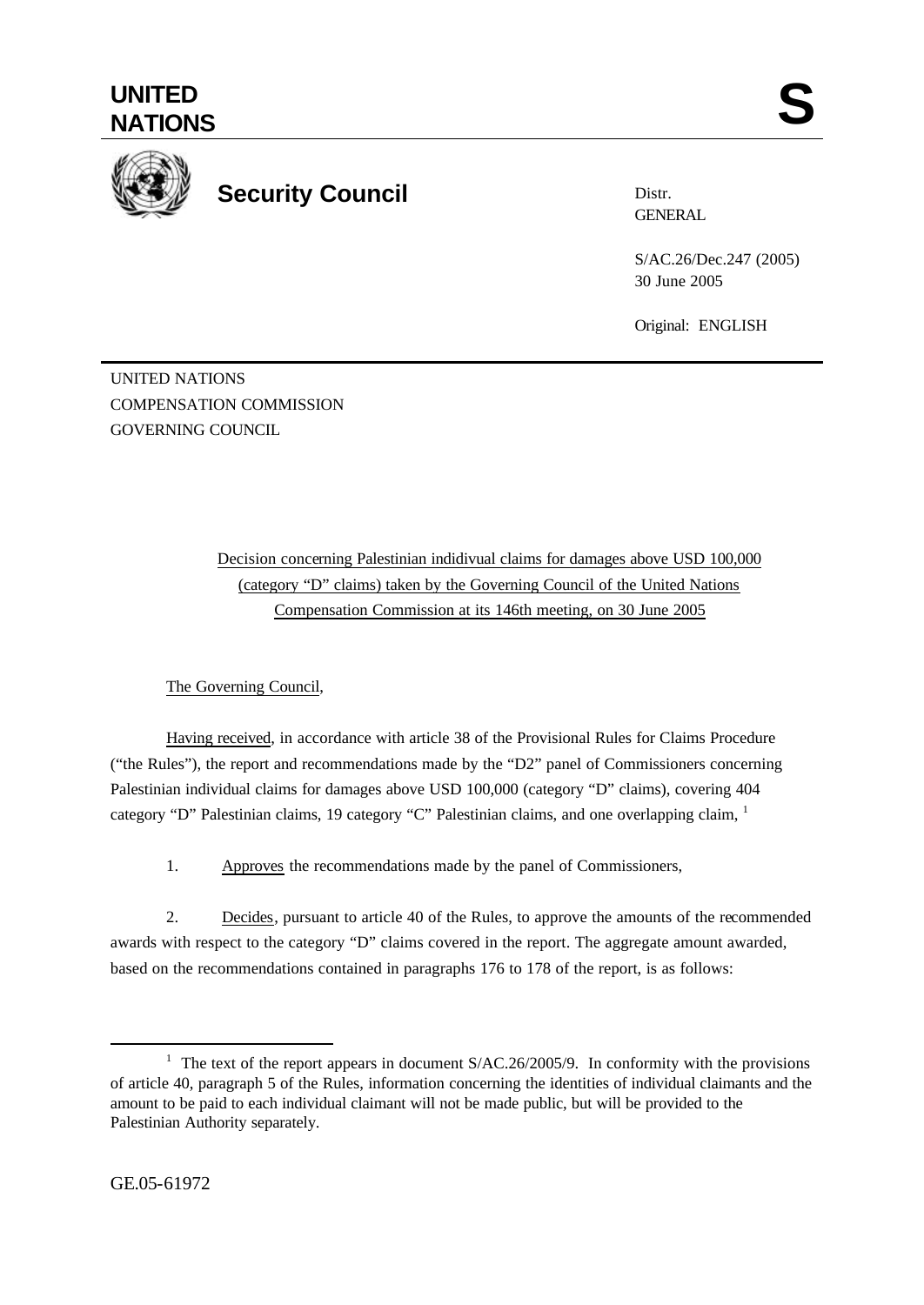| <b>Submitting</b><br>entity | Number of claims<br>recommended for<br>payment | Number of claims<br>not recommended<br>for payment | Amount of<br>compensation<br>claimed (USD) | Amount of<br>compensation<br>recommended (USD) |
|-----------------------------|------------------------------------------------|----------------------------------------------------|--------------------------------------------|------------------------------------------------|
| Palestine                   | 296                                            | 106                                                | 836,915,789.40                             | 25,872,466.70                                  |

## Table 1. Recommended awards for the category "D" Palestinian claims

3. Notes that, as referred to in paragraph 4 of the report, two category "D" claims were withdrawn in the course of the Panel's review of this instalment,

4. Notes also that 19 category "C" claims covered in the report, which claimed a total amount of compensation of USD 3,109,352.93, were deferred from the reports of the Palestinian panel of Commissioners due to pending issues, and that the Palestinian Panel determined that 17 claims satisfied the threshold eligibility requirement, namely whether the claimants had a full and effective opportunity to file their claims, as set out by the Governing Council, and that two claims did not satisfy that requirement,

5. Decides also, pursuant to article 40 of the Rules, to approve the amounts of the recommended awards concerning the 17 eligible category "C" claims covered in the report. The aggregate amount awarded, based on the recommendations contained in paragraph 169 of the report, is as follows:

| <b>Submitting</b><br>entity | Number of claims<br>recommended for<br><u>payment</u> | Number of claims<br>not recommended<br>for payment | <b>Total amount of</b><br>compensation<br>claimed (USD) | <b>Total amount of</b><br>compensation<br>recommended |
|-----------------------------|-------------------------------------------------------|----------------------------------------------------|---------------------------------------------------------|-------------------------------------------------------|
| Palestine                   |                                                       |                                                    | 2,922,847.74                                            | 568,296.05                                            |

Table 2. Recommended awards for the category "C" Palestinian claims

6. Notes further, that the "D2" panel of Commissioners reviewed one category "C" Palestinian claim (UNCC no. 1810440) which was found to be overlapping with a previously reported category "E4" claim (UNCC claim no. 4005007) from the twenty-fourth instalment of "E4" claims, as set out in paragraph 164 of the report, and recommended that no adjustment be made to the previous award,

7. Recalls that, pursuant to paragraphs 1 (e) of decision 123, the Executive Secretary will, within the limits of duly registered claims, carry into effect the decision of the bilateral committee constituted pursuant to the guidelines annexed to decision 123 when payment is made with respect to the claim referred to in paragraph 6 above, by which the category "C" Palestinian claimant is entitled to receive an amount of USD 173,010,